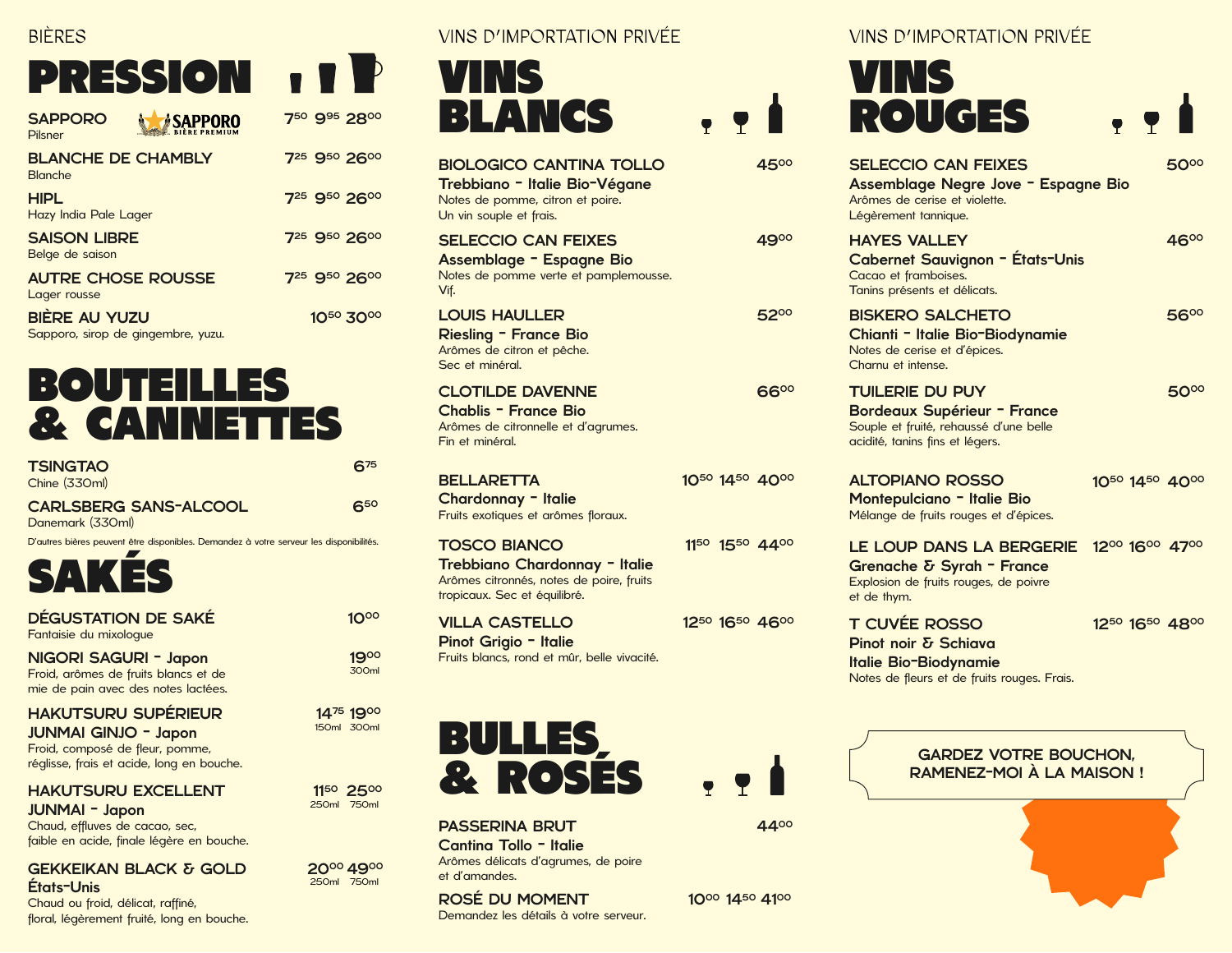## COCKTAILS

### SIGNÉS LAWRENCE PICARD MIXOLOGUE

|                                                                                                                                            | PETIT | <b>GRAND</b>                      |
|--------------------------------------------------------------------------------------------------------------------------------------------|-------|-----------------------------------|
| <b>CHERRY BLOSSOM</b><br>Gin Bombay, purée de cerise, lime,<br>jus d'aloès, vin blanc.                                                     |       | 1200 1500                         |
| <b>MOJITO SÉSAME</b><br>Rhum Havana Club, saké Hakutsuru<br>Excellent, menthe fraîche, lime, sirop<br>de gingembre, soda, sésame.          |       | 12 <sup>00</sup> 15 <sup>00</sup> |
| <b>FANCY FENG SHUI</b><br>Vodka Absolut Apeach, citron,<br>kombucha gingembre.                                                             |       | 12 <sup>oo</sup> 15 <sup>oo</sup> |
| <b>KORADA GINGER</b><br>Rhum Brun Havana Club, Liqueur de<br>pêche Southern Comfort, lime, sirop<br>de coco-gingembre, Bière de gingembre. |       | 12 <sup>oo</sup> 15 <sup>oo</sup> |
| <b>NAGANO TONIC</b><br>Gin Bombay, eau tonique, sirop<br>de gingembre, gingembre mariné,<br>concombre.                                     |       | 12 <sup>00</sup> 15 <sup>00</sup> |
| <b>BLOODY SÉSAME</b><br>Vodka Kamouraska, Clamato, mélange<br>à césar Sésame, coriandre, graines<br>de sésame.                             |       | 1200 1500                         |
| <b>HOT TEMPLE</b><br>Bourbon Buffalo Trace, citron, sirop<br>de gingembre, bière de gingembre.                                             |       | 1200 1500                         |
| <b>GEISHA BLUSH</b><br>Liqueur de litchi Soho, saké Nigori, citron,<br>litchi, kombucha litchi δ jasmin                                    |       | 1200 1500                         |

SÉSAME SOUR Brandy St-Remy XO, sirop de cassis, lime, émulsion de blanc d'œuf.

1200

1200 3500 VERRE PICHET

gingembre.



 $\sf COCKTALS$  EN PROMOTION  $10^{00}$   $13^{00}$ 

## SANS ALCOOL

| <b>CHINESE MEDICINE</b><br>Kombucha hibiscus, sirop de fraise,<br>jus de citron, feuille de lime Kaffir.   | <b>7</b> 25 | 975              |
|------------------------------------------------------------------------------------------------------------|-------------|------------------|
| <b>DRAGON VERDE</b><br>Kombucha gingembre, sirop de gimgembre,<br>jus de citron, concombre, coriandre.     | 725         | 975              |
| <b>YUZU-GINGEMBRE</b><br>Bière de gingembre, soda, yuzu,<br>sirop de gingembre, gingembre frais.           | 725         | 975              |
| <b>SHOTS</b>                                                                                               |             |                  |
| <b>SAKÉ BOMB</b><br>Saké Hakutsuru, Bière.                                                                 |             | $5^{\circ\circ}$ |
| <b>SÉSAME BOMB</b><br>Gin Bombay, saké Nigori, Soho, kombucha<br>hibiscus, sirop de fraises, citron frais. |             | 500              |
| <b>PEACH KAMIKAZE!</b><br>Vodka Absolut Apeach, sirop de gingembre,<br>citron frais, surprise à la pêche.  |             | 500              |
| <b>KUNG-PAOW!</b><br>Bourbon Buffalo Trace, yuzu, sirop de                                                 |             | 500              |

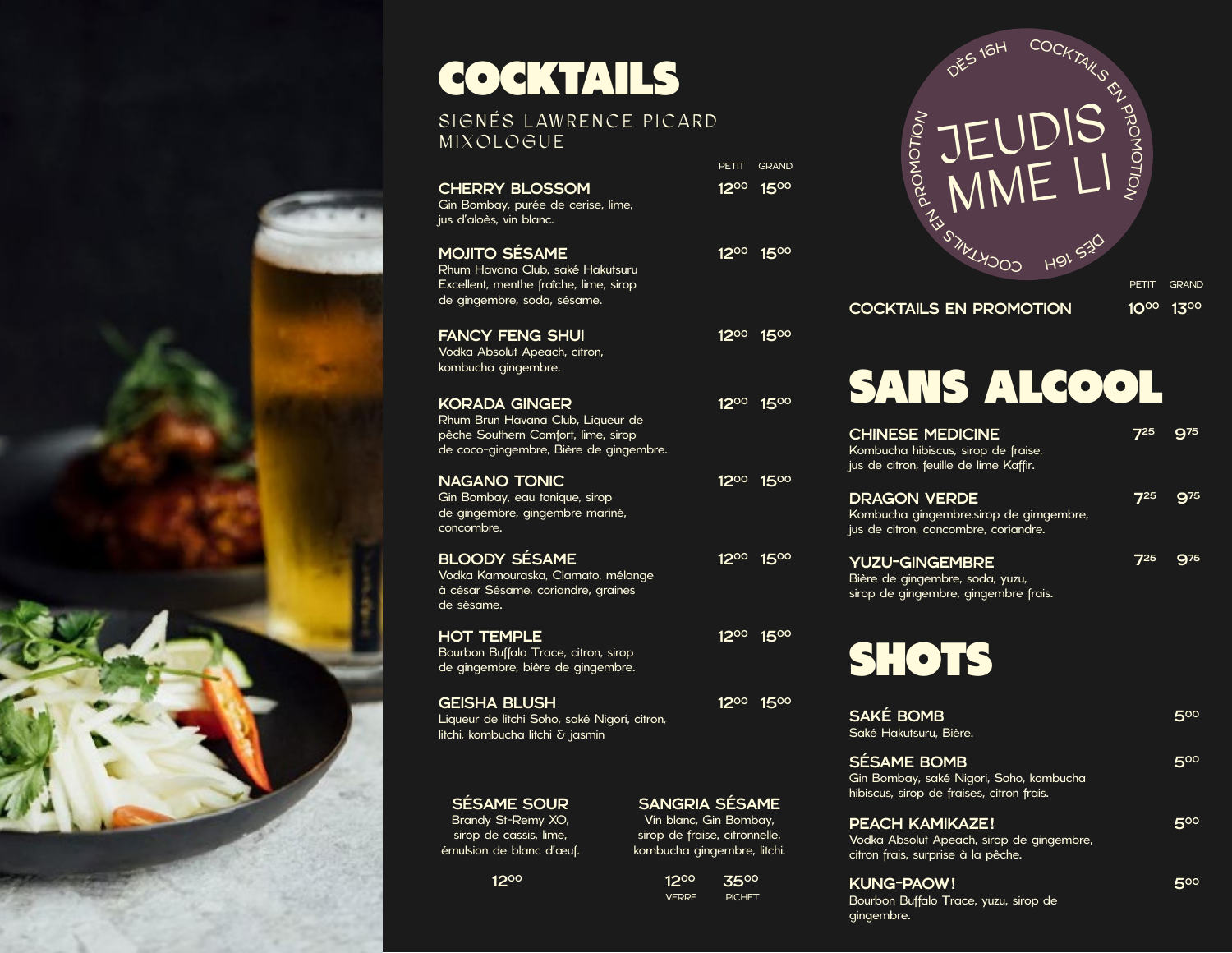#### BEER

### DRAFT

| <b>SAPPORO</b><br><b>SAPPORO</b><br><b>BIÈRE PREMIUM</b><br>Pilsner | 750 995 2800                         |
|---------------------------------------------------------------------|--------------------------------------|
| <b>BLANCHE DE CHAMBLY</b><br>White                                  | 725 950 2600                         |
| <b>HIPL</b><br>Hazy India Pale Lager                                | 7 <sup>25</sup> 9 <sup>50</sup> 2600 |
| <b>SAISON LIBRE</b><br><b>Belgian Saison</b>                        | 7 <sup>25</sup> 9 <sup>50</sup> 2600 |
| <b>AUTRE CHOSE RED</b><br>Red Lager                                 | 7 <sup>25</sup> 9 <sup>50</sup> 2600 |
| <b>YUZU BEER</b><br>Sapporo, ginger syrup, yuzu.                    | 1050 3000                            |



| <b>TSINGTAO</b><br>China (330ml)                                    |
|---------------------------------------------------------------------|
| <b>CARLSBERG ALCOHOL-FREE</b><br>Denmark (330ml)                    |
| Other beers might be available, ask your server for availabilities. |

675

 $\blacksquare$ 

650

1000

300ml

1900

11<sup>50</sup> 25<sup>00</sup>

750ml 250ml

14<sup>75</sup> 19<sup>00</sup>

300ml 150ml

20<sup>00</sup> 49<sup>00</sup>

750ml 250ml

### SAKES

| <b>SAKE TASTING</b><br>Selected by our mixologist.                                 |
|------------------------------------------------------------------------------------|
| NIGORI SAGURI - Japan<br>Cold, white fruit and fresh bread<br>aromas, milky notes. |
| <b>HAKUTSURU SUPÉRIEUR</b>                                                         |

#### JUNMAI GINJO - Japan Cold, floral, apple and licorice aromas,

refreshing acidity, long finish.

HAKUTSURU EXCELLENT

JUNMAI - Japan Warm, cocoa aromas, dry, low acidity, light finish.

#### GEKKEIKAN BLACK & GOLD USA

Warm or cold, delicate, refined, floral, slighlty fruity, long finish.

PRIVATE IMPORT WINES PRIVATE IMPORT WINES



| <b>BIOLOGICO CANTINA TOLLO</b><br>Trebbiano - Italy Organic-Vegan<br>Notes of apple, lemon and pear,<br>very fresh. |           |  |
|---------------------------------------------------------------------------------------------------------------------|-----------|--|
| SELECCIO CAN FEIXES<br><b>Assemblage - Spain Organic</b><br>Notes of green apple and grapefruit,<br>bright.         |           |  |
| <b>LOUIS HAULLER</b><br>Riesling - France Organic<br>Lemon and peach aromas.<br>Dry and mineral                     |           |  |
| <b>CLOTILDE DAVENNE</b><br><b>Chablis - France Organic</b><br>Citronella and citrus aromas.<br>Fine and mineral.    |           |  |
| <b>BELLARETTA</b><br>Chardonnay - Italy<br>Exotic fruits and floral aromas.                                         | 1050 1450 |  |
| <b>TOSCO BIANCO</b><br>Tueleleisune Olesuali<br>. <b>.</b>                                                          | 1150 1550 |  |

Trebbiano Chardonnay - Italy Citrus, pear and tropical fruit aromas. Dry and balanced.

VILLA CASTELLO Pinot Grigio - Italy White fruits, round and ripe fruits, nice liveliness.



4400

1000 1450 4100

PASSERINA BRUT Cantina Tollo - Italy Delicate aromas of citrus, pear

and almonds.

ROSÉ OF THE MOMENT Ask your server for details.

|                |             | $\mathbf{u}$ . The dividended in the set of $\mathbf{u}$                                                                             |                |
|----------------|-------------|--------------------------------------------------------------------------------------------------------------------------------------|----------------|
| , 9            |             | WINES                                                                                                                                | P              |
|                | 4500        | <b>SELECCIO CAN FEIXES</b><br>Assemblage Negre Jove - Spain Organic<br>Cherry and violet aromas.<br>Slightly tannic.                 | 50°°           |
|                | 4900        | <b>HAYES VALLEY</b><br><b>Cabernet Sauvignon - USA</b><br>Cocoa and raspberries.<br>Present and delicate tannins.                    | 4600           |
|                | 5200        | <b>BISKERO SALCHETO</b><br>Chianti - Italy Organic-Biodynamic<br>Cherry and spice notes.<br>Fleshy and intense.                      | 5600           |
|                | <b>66°°</b> | <b>TUILERIE DU PUY</b><br><b>Bordeaux Superior - France</b><br>Supple and fruity, et fruité, light acidity.<br>Fine δ light tannins. | <b>50°°</b>    |
| 1050 1450 4000 |             | <b>ALTOPIANO ROSSO</b><br><b>Montepulciano - Italy Organic</b><br>Mix of red fruits and spices.                                      | 1050 1450 4000 |
| 1150 1550 4400 |             | LE LOUP DANS LA BERGERIE<br>Grenache & Syrah - France<br>Explosion of red fruits,<br>pepper and thyme.                               | 1200 1600 4700 |
| 1250 1650 4600 |             | <b>T CUVÉE ROSSO</b><br>Pinot noir & Schiava<br><b>Italy Organic-Biodynamic</b><br>Red fruits & floral notes. Fresh.                 | 1250 1650 4800 |
|                |             |                                                                                                                                      |                |